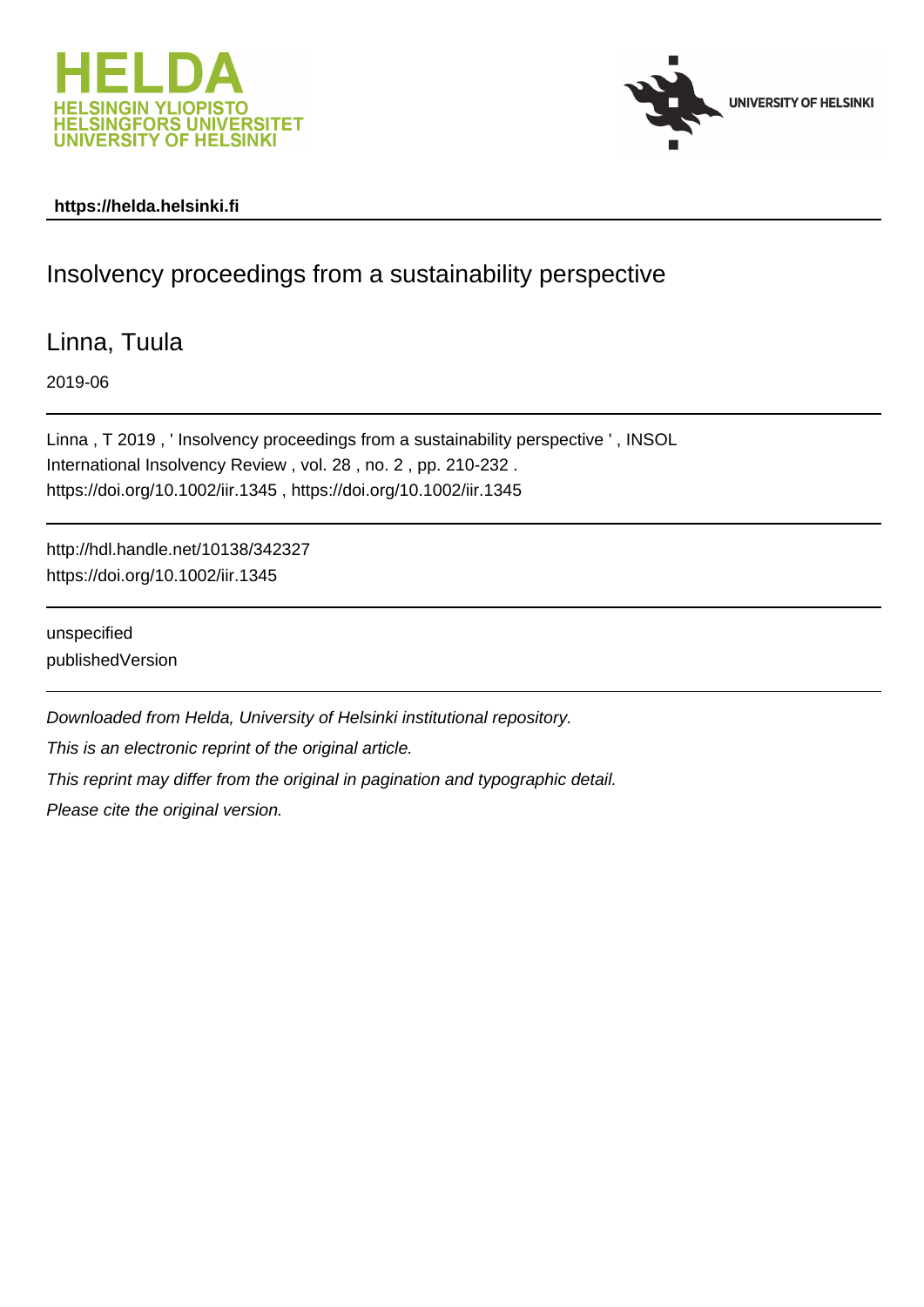Reprinted from *Tuula Linna, 'Company Purpose in the Context of Business Sustainability and Insolvency Proceedings', (2021), 18, European Company Law, Issue 5, pp. 162-168*, with permission of Kluwer Law International.

https://kluwerlawonline.com/JournalArticle/European+Company+Law/18.5/EUCL2021021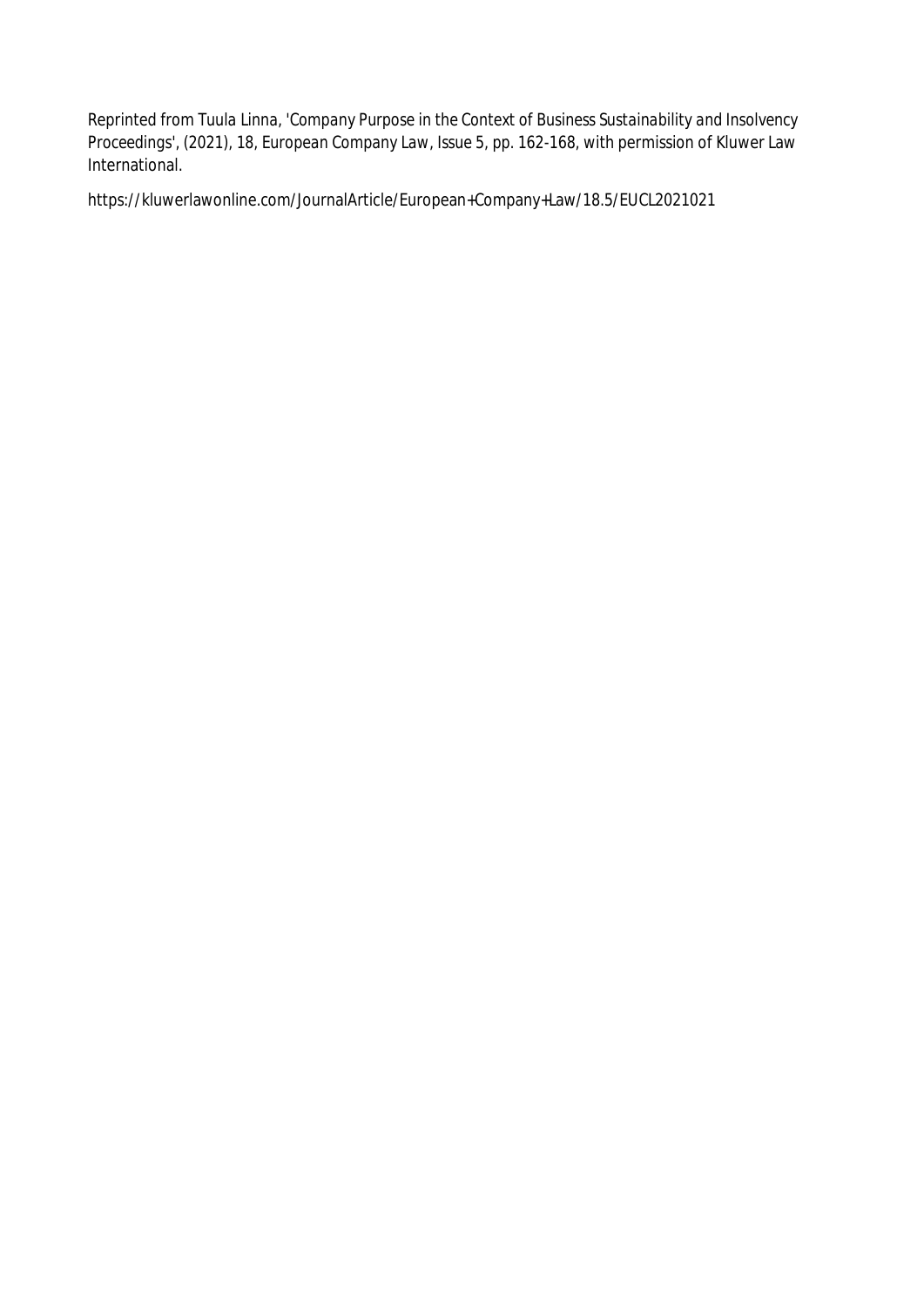# Company Purpose in the Context of Business Sustainability and Insolvency **Proceedings**

TUULA LINNA: PROFESSOR OF PROCEDURAL LAW AT THE UNIVERSITY OF HELSINKI (FINLAND)\*

The organizational and operational company purposes of the debtor company terminate in liquidation proceedings. In addition, the nonfinancial sustainability elements vanish in <sup>a</sup> piecemeal selling. Through <sup>a</sup> selling as <sup>a</sup> going concern, the operational company purpose and sustainability elements may be transferred to <sup>a</sup> byer company. In restructuring proceedings, both the organizational and operational company purposes remain, but the shareholder primacy shifts to <sup>a</sup> creditor priority. When choosing between liquidation and restructuring proceedings, there are two tests: the viability test and the best-interests-of-creditors test. In these tests, all obligatory non-financial sustainability elements, such as environmental requirements laid down in the law, must be considered. Voluntary non-financial sustainability investments for implementing the company operational purpose are allowed also during the restructuring plan if they benefit the creditors.

Keywords: Company purpose, sustainability, corporate social responsibility (CSR), insolvency, restructuring, liquidation proceedings, viability test, best-interests-of-creditors test (BIT)

#### 1. INTRODUCTION

Over the years, many company law studies have focused on considering the definition of company purpose. In this article, the concept of company purpose is being analyzed in the contexts of business sustainability and insolvency proceedings, that is, when a company has ended up in financial troubles and faces an imminent insolvency.

The term of 'company' refers here to a limited liability company that is a common form of a legal person.<sup>1</sup> The format of limited liability company serves as the judicial organization or structure for business operations.<sup>2</sup>

In this piece, the starting point is the purpose-based approach of general corporate law.<sup>3</sup> The basic concept is the notion that a company is a judicial person with a purpose and that purpose benefits shareholders and other equity holders. The company purpose must always be pursued lawfully. The duty of the directors and other fiduciaries is to enable the corporation to achieve its purpose.<sup>4</sup>

Company laws provide rules for the decision-making, management and liabilities in a company, thus forming a legal framework ('shell') for the operations. The framework fulfils an organizational company purpose.<sup>5</sup> The purpose of a company shell is normally to perform as a long-term legal organization for operations. Usually, the company shell is not meant to be a project-based or otherwise time-limited organization. However, there are exemptions, and a company may be founded to complete a certain project and to wind down after finishing said task.

In addition to the organizational company purpose, a company has an operational company purpose. It may be based on legislation stating that the purpose of a company is to generate profits for shareholders. The company law legislation may also acknowledge other purposes<sup>6</sup> or purposes provided in the Articles of Association. Accordingly, the company exists and operates for all these purposes.<sup>7</sup> The relationship between the organizational company purpose and the operational

- 1 In this paper, the focus is thus not on 'corporate law' as a whole, which encompasses a wide range of entities in addition to companies, such as cooperatives, voluntary associations and partnerships.
- 2 The reason for establishing this kind of a company may be, inter alia, tax issues or the shareholders' limited debt liability. For the 'marriage' of the corporate form and limited liability, see e.g., Beate Sjåfjell & Mark Taylor, Clash of Norms: Shareholder Primacy vs. Sustainable Corporate Purpose, 13(3) Int'l & Compa. Corp. L. J. 40, 46-48 (2019), https:// ssrn.com/abstract=3444050.
- 3 For the purpose-based approach, see Asaf Raz, A Purpose-Based Theory of Corporate Law, 65(3) Vill. L. Rev. 523 (2020), https://digitalcommons.law.villanova.edu/vlr/vol65/iss3/2.
- 4 Ibid., at 529, 530, 534.
- 5 In some cases, when the engaged operations stand in conflict with the organizational company purpose especially when indicating abuse of the framework the company as a legal form may be set aside through a piercing of a corporate veil. In this sense, a company shell has its own purpose that should be used in the right (acceptable) way.
- 6 Comparative company law research shows that, in many countries, in company laws, shareholder profits is but one function of companies, and across jurisdictions, there are other purposes to consider, including employees and the environment. Sjåfjell & Taylor, supra n. 2, at 50-51, 66. The authors are convinced that without putting company law on a normative foundation of sustainability, the drive for the maximization of returns to shareholders will continue to be the decisive element in corporate decision-making. See also Ramachandran Ramakrishnan, Mandatory CSR – Can It Help Indian Firms? (8 Dec. 2017), https://ssrn.com/abstract=3497350. He notes that the best model for CSR is voluntary compliance with sensible social codes.
- 7 A multi-purpose company may, in addition to generating profits, afford, e.g., financial support for scientific research in a certain field. Many terms that have been used, such as mission-led business, social entrepreneurship and social enterprise, describe the movement towards a kind of business between a profit-driven and a non-profit organization.

Linna, Tuula. 'Company Purpose in the Context of Business Sustainability and Insolvency Proceedings'. European Company Law Journal 18, no. 5 (2021): 162–168. © 2021 Kluwer Law International BV, The Netherlands

<sup>\*</sup> Email: tuula.linna@helsinki.fi.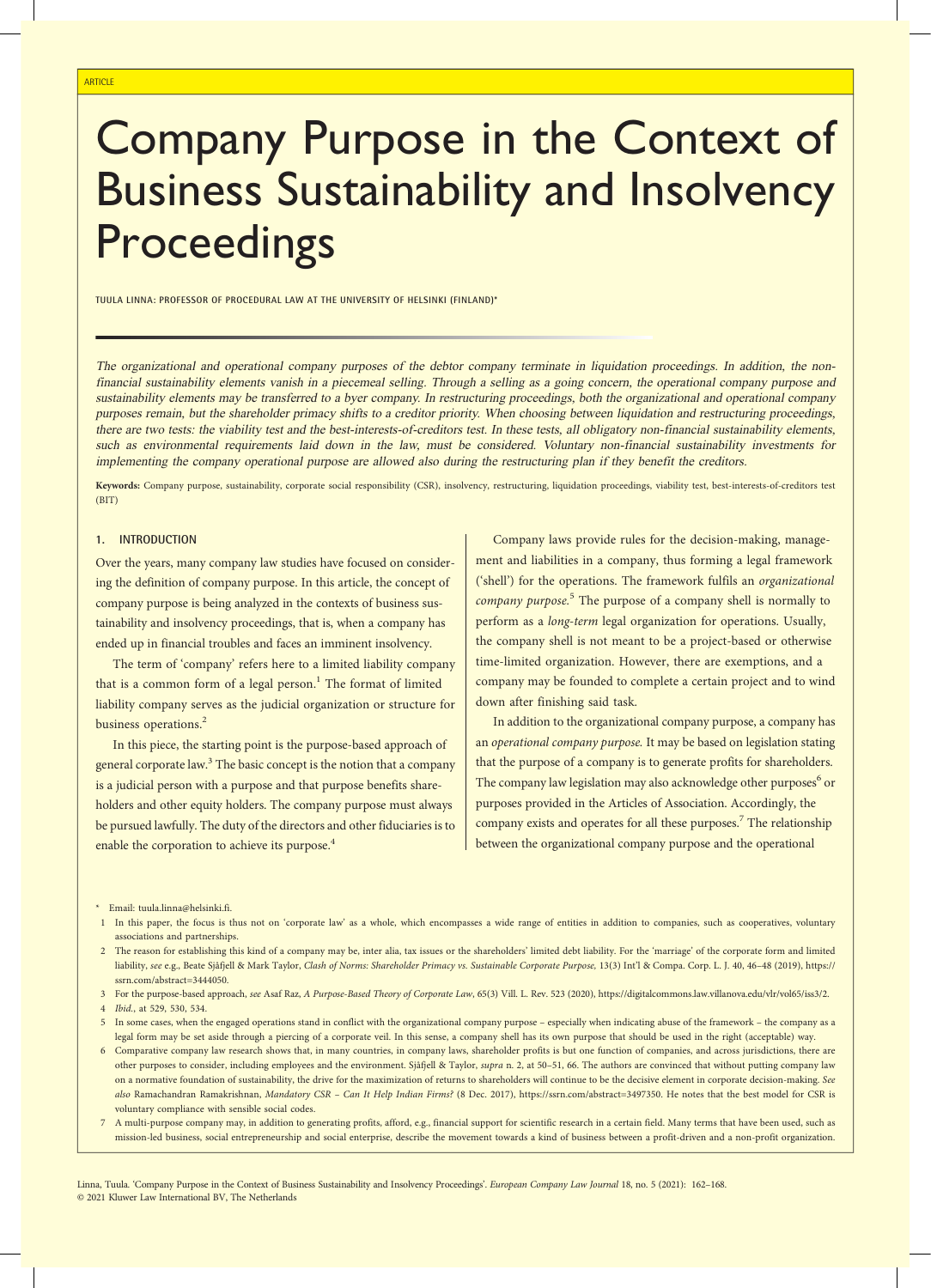company purpose is that the former serves as a judicial shell for the long-term operational company purpose or purposes.

The operational company purpose is connected to company interest. On a general level, all circumstances that enable the company organization to fulfil its operational purpose successfully in the long term indicate company interest.<sup>8</sup> Company law legislation may, for example, state that the management of a company shall act with due care and promote the interests of the company. The management is liable to choose between different ways to proceed – be the matter financial or other, such as sustainability investments – whichever best fulfils the operational company purpose in the long run.

Company interest, in turn, is linked to company strategy. If the operational company purpose changes, the strategy also usually needs to be updated.

In summary, for the purpose of this piece, four basic concepts are required: organizational company purpose, operational company purpose, company interest, and company strategy. It is worth emphasizing that the said systematization is only one possible alternative for the legal architecture of a company.<sup>9</sup>

Company law studies have for some time debated shareholderism and stakeholderism. Still, these concepts are quite obscure. For the purposes of this article, it is enough to divide stakeholders into two categories according to how they are related to operational company purpose. In a company with an operational purpose to generate profits, the shareholders are the primary stakeholders in relation to this purpose. Shareholder primacy is based on a beneficiary relation to the company.

However, because profit making must be carried out in compliance with the law, there are secondary stakeholders protected in other than company legislation, such as consumers, workers and creditors, as well as environmental requirements protecting the natural capital. Usually, the operational company purpose is

not intended to profit secondary stakeholders,<sup>10</sup> but when profiting shareholders – or promoting some other purpose laid down in the Articles of Association – the company must respect the rights and interests of these secondary stakeholders, as laid down in the law. These rights and interests form the legal boundaries for the operations of a company when fulfilling its operational purpose.

As the tittle of this article indicates, the company purpose is viewed in an insolvency context, that is, when insolvency proceedings are opened vis-à-vis a company. Insolvency proceedings may be liquidation (bankruptcy) procedures with the purpose to terminate the operations of the debtor company or restructuring proceedings that aim to rescue the operations of the company.

In this article, both company purposes (i.e., organizational and operational) are studied in an insolvency context from a business sustainability perspective. Business sustainability refers to a business strategy for the long-term survival of the company on the market through operating in a responsible manner. It includes (a) financial economic sustainability performance (ESP) and (b) non-financial environmental, social, ethical and governance (ESEG) sustainability. ESP creates long-term company value by improving operational effectiveness, productivity, earnings and returns on investments, while ESEG sustainability presents intrinsic ethical value, regardless of whether it generates profit. ESEG elements promote ESP if the market values the ESEG investments that have been carried out, such as when consumers are willing to pay more for clean technology products.<sup>11</sup> Corporate social responsibility (CSR) is an important element of ESEG sustainability. $12$ 

The research question of this article is what kind of stakeholder ESEG sustainability elements, especially ecological values, there are when a debtor company is in insolvency proceedings – that is, in liquidation or restructuring proceedings – and what role company purposes play in this constellation. Some remarks will be made

Scott J. Shackelford & Janine Hiller & Xiao Ma, Unpacking the Rise of Benefit Corporations: A Transatlantic Comparative Case Study, Virginia J. Int'l L. 2019, Kelley School of Business Research Paper No. 19–15 (31 Jan. 2019), https://ssrn.com/abstract=3326852.

8 The time factor is important in transitioning from an extreme short-term maximization of shareholder value to long-term balanced value creation. See for the discussions, European Commission, Study on directors' duties and sustainable corporate governance, Final Report, 2020. The Report has generated some critical responses. See e.g., Mark J. Roe, d Holger Spamann, Jesse M. Fried & Charles C. Y. Wang, The European Commission's Sustainable Corporate Governance Report: A Critique (14 Oct. 2020). European Corporate Governance Institute – Law Working Paper 553/2020, Harvard Public Law Working Paper No. 20–30, Yale Journal on Regulation Bulletin, https://ssrn.com/ abstract=3711652; Paul Krüger et. al., Response to the Study on Directors' Duties and Sustainable Corporate Governance by Nordic Company Law Scholars (7 Oct. 2020). Nordic & European Company Law Working Paper No. 20–12, University of Copenhagen Faculty of Law Research Paper No. 100, https://ssrn.com/abstract=3709762; Søren Friis Hansen & Troels Michael Lilja, Shareholder Primacy and Property Rights Connected to Shareholding (7 Dec. 2020). Copenhagen Business School, CBS LAW Research Paper No. 20–41, https://ssrn.com/abstract=3744162; Alessio Bartolacelli, Sustainability and Company Law: A Long Path to Walk, 18(1) Eur. Co. L. Volume 4–6 (2021).

9 For other ways to imagine the concepts of company purpose, see e.g., Beate Sjåfjell, Andrew Johnston, Linn Anker-Sørensen & David Millon, Shareholder Primacy: The Main Barrier to Sustainable Companies, on Company Law and Sustainability, https://ssrn.com/abstract=2664544, where at 89 is presented following parts: (1) a specific purpose, in relation to a particular context or relationship, that the companies legislation expresses; (2) an overarching purpose of the company as a matter of company law, which may or may not coincide with any specific purpose stipulated in companies legislation; and (3) the purpose of the company as a societal institution, the purpose for which society through law recognizes the existence of companies as separate legal entities.

10 However, this may be the thing and the company is maximizing the total value which they create for all their stakeholders, such as by creating value for employees by paying them generously or by creating value for customers by selling better products and services or by charging a lower price than the competitors. See Steen Thomsen, Value Creation and Corporate Governance 3 (13 Oct. 2020), https://ssrn.com/abstract=3710467.

11 Tuula Linna, Business Sustainability and Insolvency Proceedings – The EU Perspective, Journal of Sustainability Research 2(2020), https://sustainability.hapres.com/htmls/JSR\_ 1212\_Detail.html; Tuula Linna, Insolvency Proceedings from a Sustainability Perspective, 28 Int Insolv Rev. 210 (2019).

12 CSR promotes sustainability in the meaning of sustainable development and, in turn, sustainable development serves as a criterion for the responsibility of operations. Responsibility is not limited to the minimum ESEG requirements laid down in the law.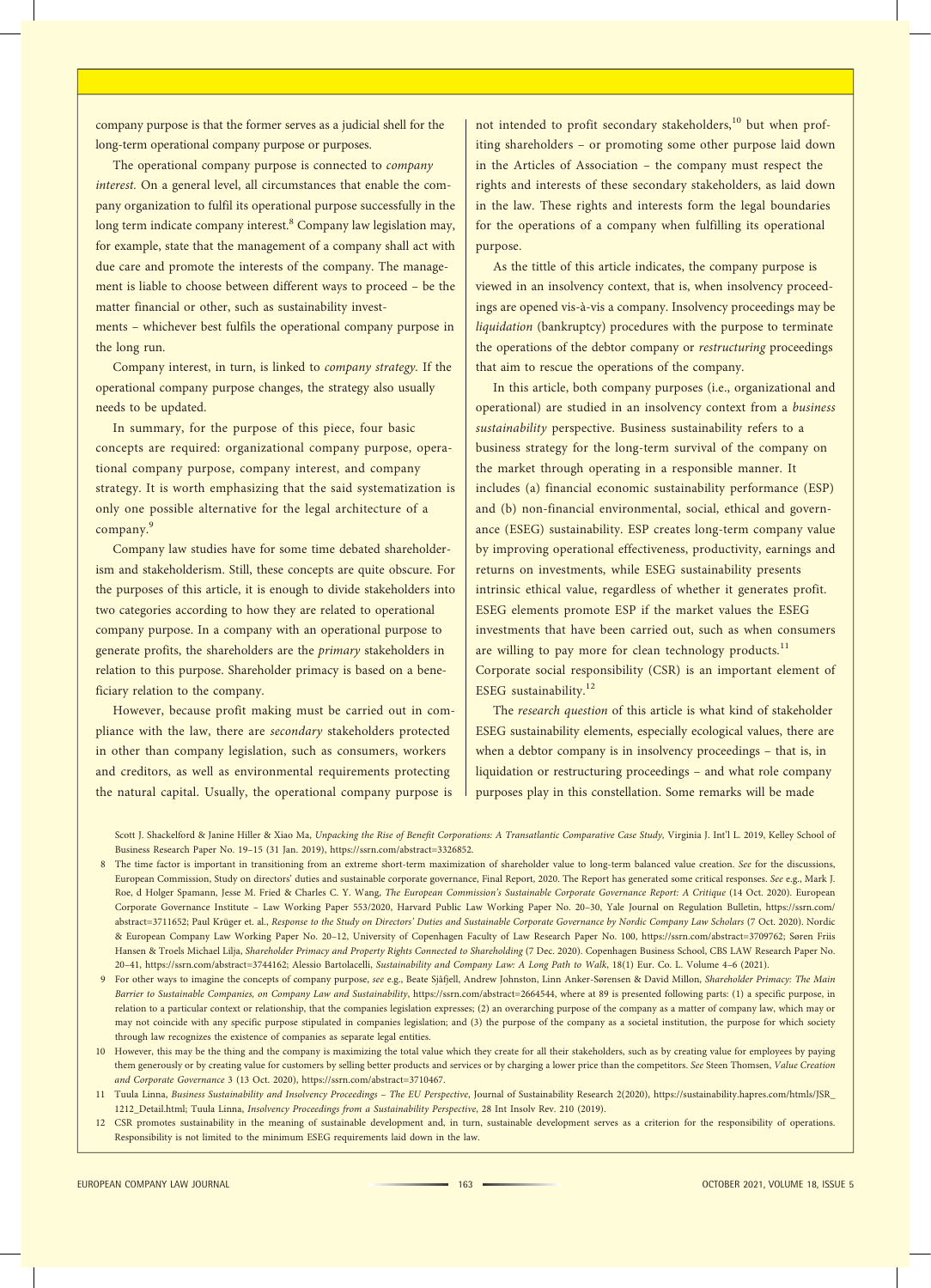regarding the Directive on restructuring and insolvency (EU) 2019/ 1023 (hereinafter Restructuring Directive or Directive).<sup>13</sup>

# 2. LIQUIDATION OR RESTRUCTURING PROCEEDINGS?

#### 2.1. Viability and Best-interests-of-creditors Tests: Tools for Choosing

When opening liquidation proceedings and the financial distress of a company is so deep that the company is facing imminent insolvency, in the Restructuring Directive, there are two tests for choosing between liquidation and restructuring proceedings: (a) a viability test and (b) a best-interests-of-creditors test (BIT).

According to Article 4(3) of the Directive, Member States may maintain or introduce a viability test under national law, provided that such a test has the purpose of excluding debtors that do not have a prospect of viability, and it can be carried out without detriment to the debtors' assets (see also Recital 26). Non-viable businesses with no prospect of survival should be liquidated as quickly as possible (Recital 3). A BIT, in turn, means a test that is satisfied if no dissenting creditor would be worse off under a restructuring plan than a creditor would be if the normal ranking of liquidation priorities under national law were applied, either in the event of liquidation, whether piecemeal or by sale as a going concern, or in the event of the next-best-alternative scenario if the restructuring plan were not confirmed (Article 2(6) and 10(2)(d) of the Directive). Thus, a BIT should be done when a creditor challenges the restructuring plan. Only after completing the test will the restructuring plan be binding for dissenting creditors or, as may be the case, dissenting classes of creditors (see Recital 52).

The stage when the tests should be carried out varies in different EU Member States because the Directive does not define the concepts of viability, insolvency or likelihood of insolvency but leaves them to the national laws to decide (see Recital 73). In the situation of a likelihood of insolvency, a viability test may indicate that the company can be rescued through a restructuring plan. If the proposal for a restructuring plan passes the BIT, bankruptcy is avoided and restructuring proceedings can be opened.

#### 2.2. The Role of ESEG Elements

In a viability test, the role of ESEG sustainability elements may be decisive so long they are mandatory requirements for the operations of the debtor company. Reasons for this may be legislative, such as workers' occupational safety, consumer protection or environmental requirements laid down in the law or in an environmental permit. A company is not viable if it can recover only in breaking the law. When there are no realistic prognoses for recovery through a

restructuring plan in accordance with the law, bankruptcy is inevitable.

In a debtor company, voluntary ESEG-sustainability elements may exist that designate responsibility beyond the law-required level, such as a high-standard environmentally friendly technology and highly specialized staff. If these elements promote the ESP, they also support choosing the restructuring alternative, and vice-versa; a company even with the best ESEG elements is unable to realize them through restructuring without one bottom line (traditional) profitability. Thus, when there is a profit-making support from ESEG elements, the prospects of recovery may be good.

However, although there are prospects for recovery but the BIT indicates a better distribution share for the dissenting creditors, the company may go bankrupt. The BIT minimum is the estimated distribution that a dissenting creditor could get in liquidation proceedings. In the BIT, ESEG elements affect the prognosis of returns during the restructuring plan. On the other hand, ESEG elements may affect the selling price prognosis in liquidation proceedings.

The effects of ESEG elements may be of a restrictive or supportive nature in both types of insolvency proceedings. For example, if the site of the debtor company is polluted and the law requires a cleaning before it is allowed to distribute the assets to the creditors (restrictive effect), $14$  a comparison is needed, whether it is more expedient to continue the operations and during that take care of the cleaning or open liquidation proceedings. In the worst case, the value of the assets is negative. Then, the creditors get nothing, and the environmental costs are usually borne by society.

The supportive ESEG elements, in turn, facilitate getting a better selling price in liquidation proceedings if the assets of the debtor company will be sold as a going concern. In the hands of a new owner, the ESP may return to profitability with the ESEG elements' support. A buyer may be interested in a green production system and the brand build on it, and it is assumed able to continue operations. In a piecemeal selling, the interconnection between the ESEG sustainability elements will be split, and their value is lost partly or totally. However, even in this case, the bankruptcy may produce better disbursements to creditors than restructuring.

Thus, the ESEG elements may play a major role in a viability test and in a BIT. Their role is not, however, decisive because a BIT is grounded in the principle of which 'pays best': restructuring or liquidation. It is not, though, out of the question that the law requires some ESEG elements to be included in a BIT, that is, restructuring should be the choice even if the dissenting creditors get a bit less than in liquidation, for example, when the jobs can be saved. Many Articles of the Restructuring Directive protect workers (see, e.g., Article 2(1)(1), 9(4) and esp. Article 13 and 33).

<sup>13</sup> Directive (EU) 2019/1023 of the European parliament and of the council of 20 June 2019 on preventive restructuring frameworks, on discharge of debt and disqualifications, and on measures to increase the efficiency of procedures concerning restructuring, insolvency and discharge of debt, and amending Directive (EU) 2017/1132 (Directive on restructuring and insolvency). Instead, this paper is not intended to be a legal comparison of national laws.

<sup>14</sup> See e.g., Supreme Court of Canada Judgment in case Orphan Well Association v. Grant Thornton Ltd. 2019–01-31, 2019 SCC 5, https://scc-csc.lexum.com/scc-csc/scc-csc/en/ item/17474/index.do.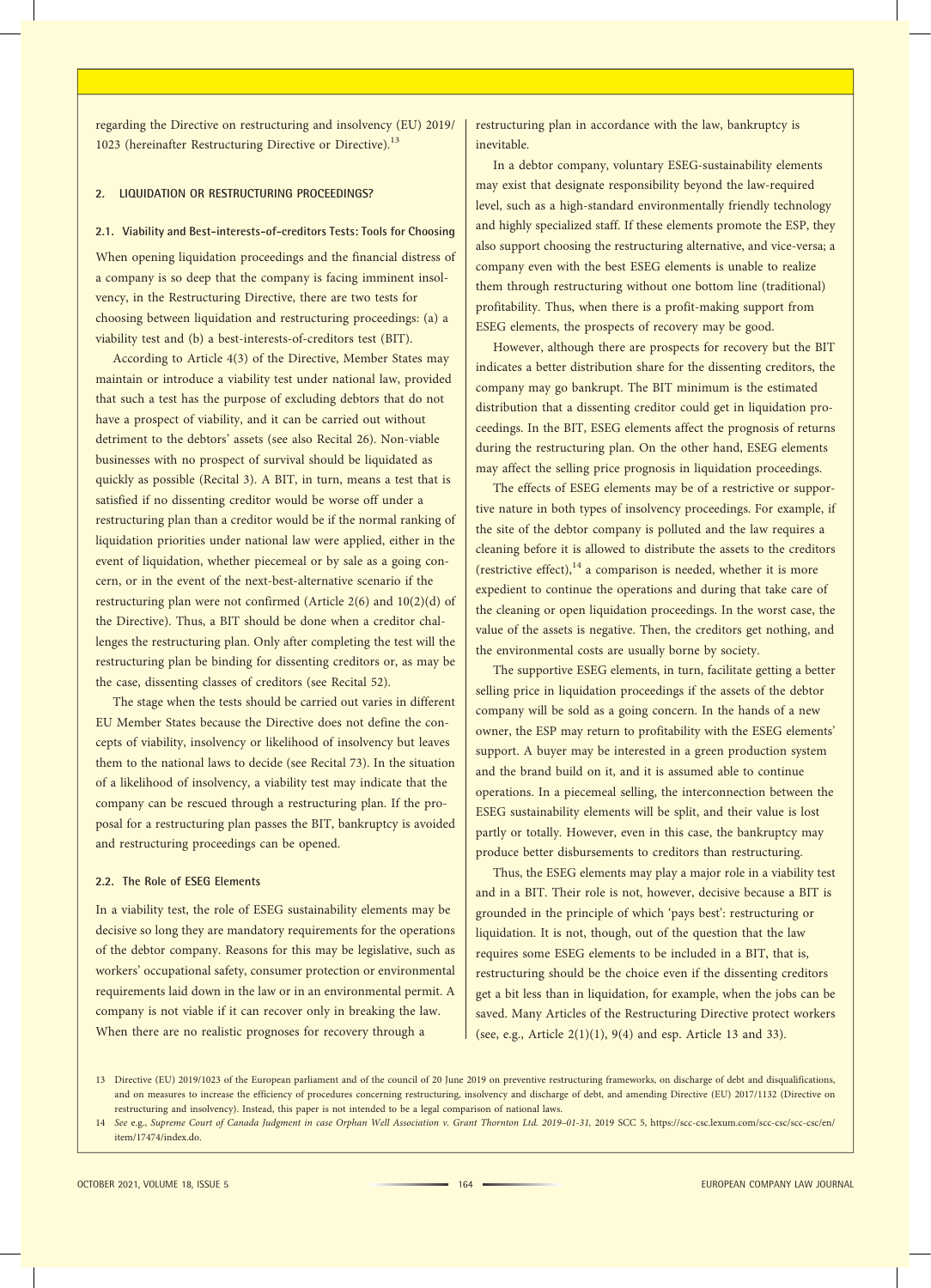Nevertheless, there are no clear provisions regarding the protection of workers and the saving of jobs. The only point in the Directive with a hint to ESEG elements is Recital 49, which reads:

Where Member States opt to carry out a valuation of the debtor as a going concern, the going-concern value should take into account the debtor's business in the longer term, as opposed to the liquidation value. The going-concern value is, as a rule, higher than the liquidation value because it is based on the assumption that the business continues its activity with the minimum of disruption, has the confidence of financial creditors, shareholders and clients, continues to generate revenues, and limits the impact on workers.

As the citation shows, the Member States decide how much emphasis ESEG elements should get. Ultimately, this is a highly political issue.

# 3. COMPANY PURPOSES AND SUSTAINABILITY IN LIQUIDATION **PROCEEDINGS**

### 3.1. The Organizational Company Purpose in Liquidation Proceedings

When liquidation proceedings are opened, the organizational company purpose (company shell) terminates at the end of the proceedings, that is, the company form will be dissolved, and the company does not exist anymore as a legal person. One of the main objectives of bankruptcy proceedings is to finish the company shell. Usually, already, the opening of liquidation proceedings means that the debtor company loses its authority over the assets and the control passes to the bankruptcy estate. This is necessary for achieving the objective of bankruptcy. Therefore, in the beginning of bankruptcy, the assets of the debtor will become subject to the authority of the creditors and the estate administrator. The debtor company – as an existing but non-operational shell – lasts during the bankruptcy until being dissolved at the end of the proceedings.

In other words, the management and the shareholders of the debtor company have lost their powers even if the formal company shell still exists. The organizational company purpose has ceased, and the operations are managed by a new procedural organization, the bankruptcy estate. In many legal systems, an estate administrator appointed by the court manages the assets and other administrations of the bankruptcy estate. The creditors usually have the decisive powers regarding other than everyday operations in the estate.

For the sake of clarity, it can be noted that the shift from original management to bankruptcy management does not mean a change in ownership. The ownership of the shareholders ends only when the company shell dissolves. Until then, even when all the property is sold and the operations ended, the shareholders have their empty shares. When the property is sold, the ownership is transferred to the buyer, but the ownership of the debtor company shares remains in the hands of shareholders until the dissolution of the company

shell. The bankruptcy management does not operate through the share stock and company law, but their jurisdiction is based on insolvency legislation.

In a bankruptcy, usually the operations of the debtor company continue for some time after the opening of the proceedings, and there may be operations managed by the bankruptcy estate. At this stage, however, the original operational company purpose is converted to fulfil the purposes of bankruptcy proceedings. Bankruptcy proceedings pertain to all the liabilities of the debtor, and the assets of the debtor company are used for the payments of the creditors' claims, regardless of the original operational company purpose.

## 3.2. The Operational Company Purpose in Liquidation Proceedings

In a piecemeal selling, the operational company purpose ends earlier than the company shell will be dissolved. An item by item selling ends the business of the company, and the assets are then merely a property, not a business anymore. With the termination of the operations, the existing ESEG elements will be lost. They are useless because there are no ESP aspirations any longer.

The situation is different when the bankruptcy estate sells the assets as a going concern. The original operational company purpose maintains then its relevance. The bankruptcy management may continue the debtor company's operations to sell it in action for a better price. The original operational company purpose may continue in the hands of the new owner company. A reason to buy a debtor company's operations may be the prognoses of improved ESP. It may mean capturing new market shares or expanding production. It is also possible that ESEG elements play a role. For example, highly skilled and committed workers or a well-known green industry brand may be important factors in the going concern selling.

According to the law, usually, the way of selling (piecemeal or as a going-concern) must be selected depending on which way brings the best selling price and thus the greatest distribution to the creditors to minimize their losses. This is a one-bottom-line criterion for the selling. There is no company interest left and no need for a new strategy. No new funding is needed. The only thing that is left is the creditor interest to minimize the losses.

Yet, it is in the (political) consideration of the legislator to oblige the estate administrator to choose a balanced way of selling the assets of the debtor company so that certain ESEG sustainability elements are also considered. An important requirement is that the impact of the ESEG elements should not be a surprise to creditors but they should be able to protect their interests beforehand, for example, through collateral or pricing the money through an interest rate.

An interesting question is whether the bankruptcy estate is allowed, for a while, to continue the operations of the debtor company – not for selling purposes, but – for raising the distribution for the creditors when there is ESP available. In this case, the purpose of bankruptcy and the original operational company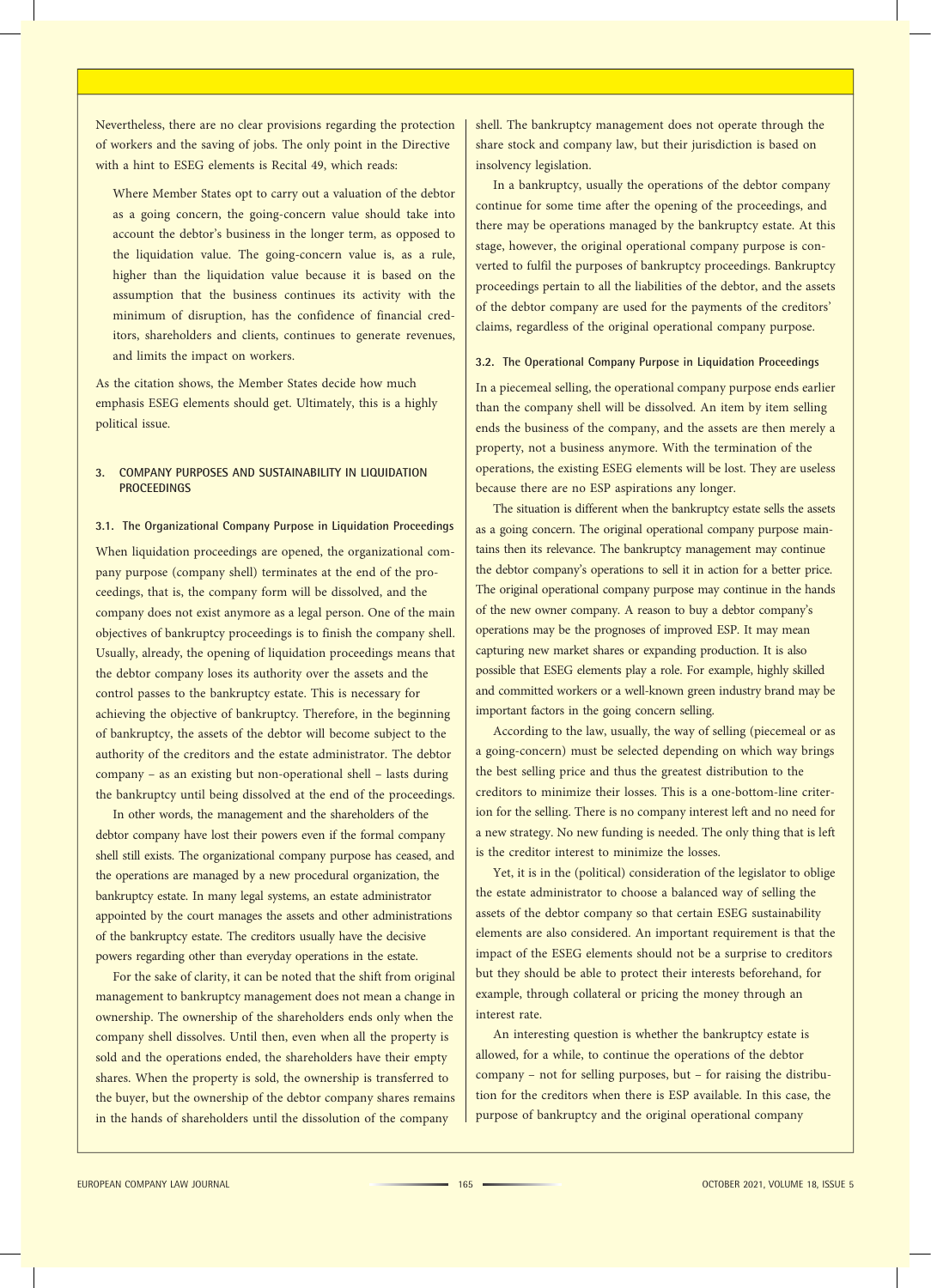purpose are quite close. Nevertheless, two differences can be seen. First, the stakeholders are not shareholders but creditors. Thus, the primary stakeholder group changes from equity holders to nonequity creditors. Second, there is no long-term operational purpose, as it is in a conflict with the purposes of liquidation proceedings. A prospect for a long-term ESP perhaps indicates that restructuring would be a more reasoned alternative. In addition, 'bankruptcy ESP' operations require that all mandatory ESEG elements must be taken care of; no bankruptcy estate is exempt from complying with the law.

In summary, in liquidation proceedings, the debtor company as an organization terminates through dissolution, and even before that – immediately after opening the liquidation proceedings – it will be superseded by bankruptcy management. The operational company purpose ends in a piecemeal selling which converts the business to property. Piecemeal selling may be chosen in a case with no ESP outlooks in the operations. This way of selling usually causes ESEG elements to vanish. A going concern selling can be profitable when, in the operations of the debtor company, there are prospects for ESP. At least those ESEG elements that promote ESP will then be maintained and transferred to a new owner. It depends on the interests of the buyer whether the operations will continue, be merged or terminate. This also determines the final lot of ESEG sustainability elements.

#### 4. COMPANY PURPOSES AND SUSTAINABILITY IN RESTRUCTURING **PROCEEDINGS**

#### 4.1. The Organizational Company Purpose in Restructuring

For the opening of restructuring proceedings, the ability of the debtor company to recover has been assessed as realistic and the company is deemed viable. Passing the BIT requires that the expected profit during the restructuring plan is better than the estimated distribution in liquidation proceedings.

In restructuring proceedings, the organizational company purpose is maintained; the same company shell continues as an organizational framework for the operations. Accordingly, restructuring is, more or less, debtor in possession (DIP) proceedings, where the management of the debtor company can stay in place and in power.

Depending on the law, there may be an appointed administrator or some other kind of a control mechanism to monitor and secure that the directors of the debtor company implement the restructuring plan.<sup>15</sup> For other parts, the company shell continues its functions as usual. In addition, the shareholders and other equity holders, such as option holders, keep their positions.

### 4.2. The Operational Company Purpose in Restructuring

The normal operational company purpose, such as the purpose to generate profits for shareholders, is set aside for the period of the restructuring plan. Instead, the normal operational company purpose will be transformed to the dual objective of restructuring, that is, (a) to rehabilitate the distressed debtor company's business through a restructuring plan and to ensure its continued viability and profitability (recovery) and (b) to repay creditors according to the repayment schedule (repayments). The main rule is that during the restructuring plan, the shareholders and other equity holders' interests are subordinate to the creditor priority. Nevertheless, the purpose of restructuring is not merely to satisfy creditors, but also to recover the debtor company in the long run. After the restructuring plan has ended, the company returns to business as usual. Thus, the operational company purpose and the company interest prevail during restructuring.

Restructuring does not dissolve the company shell, and the operational company purpose will be modified temporarily in response to the interests of creditors. Compared to liquidation, the satisfaction of the creditors is in accordance with the interests of the shareholders and other equity holders if the restructuring succeeds. In liquidation, the value of the equity is usually zero, whereas after successful restructuring the shareholders and other equity holders are the winners. Actually, the outcome may be startling especially if the haircut of the creditors' claims has been notable, such as 50%. Through a haircut, the company will survive and the shareholders and other equity holders maintain at least some part of the value of their assets. Although, in restructuring systems, there are different kinds of balancing factors, such as voluntary (usually based on company law) or obligatory debt-for-equity swaps to provide creditors an opportunity to enjoy the forthcoming increase in company value. This is a balanced way of creating shared value (CSV) among stakeholders.<sup>16</sup>

An essential question is what a role ESEG elements play in restructuring from an operational company purpose perspective. This matter is related to both purposes of restructuring, that is, recovery and repayments.

If the ESEG sustainability elements are mandatory according to the law, there is no way to avoid these costs in restructuring proceedings. As noted above, restructuring is not a permit to break the law. ESEG sustainability elements are secondary stakeholders limiting the ESP. If recovery is not achievable in a legal sense, the only alternative is bankruptcy.

The matter is more complex when we consider voluntary ESEG sustainability investments during the restructuring plan. If the ESEG

<sup>15</sup> This duty is different compared to the normal duties of directors. Cf. Restructuring Directive, Art. 19, that provides diverse duties to directors already before the insolvency proceedings are opened. According to it, where there is a likelihood of insolvency, directors, have due regard, as a minimum, to (a) the interests of creditors, equity holders and other stakeholders; (b) the need to take steps to avoid insolvency; and (c) the need to avoid deliberate or grossly negligent conduct that threatens the viability of the business. Art. 19 is an example of regulatory intervention in the directors' duties. See Florian Möslein & Karsten Engsig Sørensen, Sustainable Corporate Governance: A Way Forward, 18(7) Euro. Co. L. 1 (2021).

<sup>16</sup> However, some risks may threaten the creditors, if the debt-for-equity swap is irreversible in a bankruptcy opened after failed restructuring.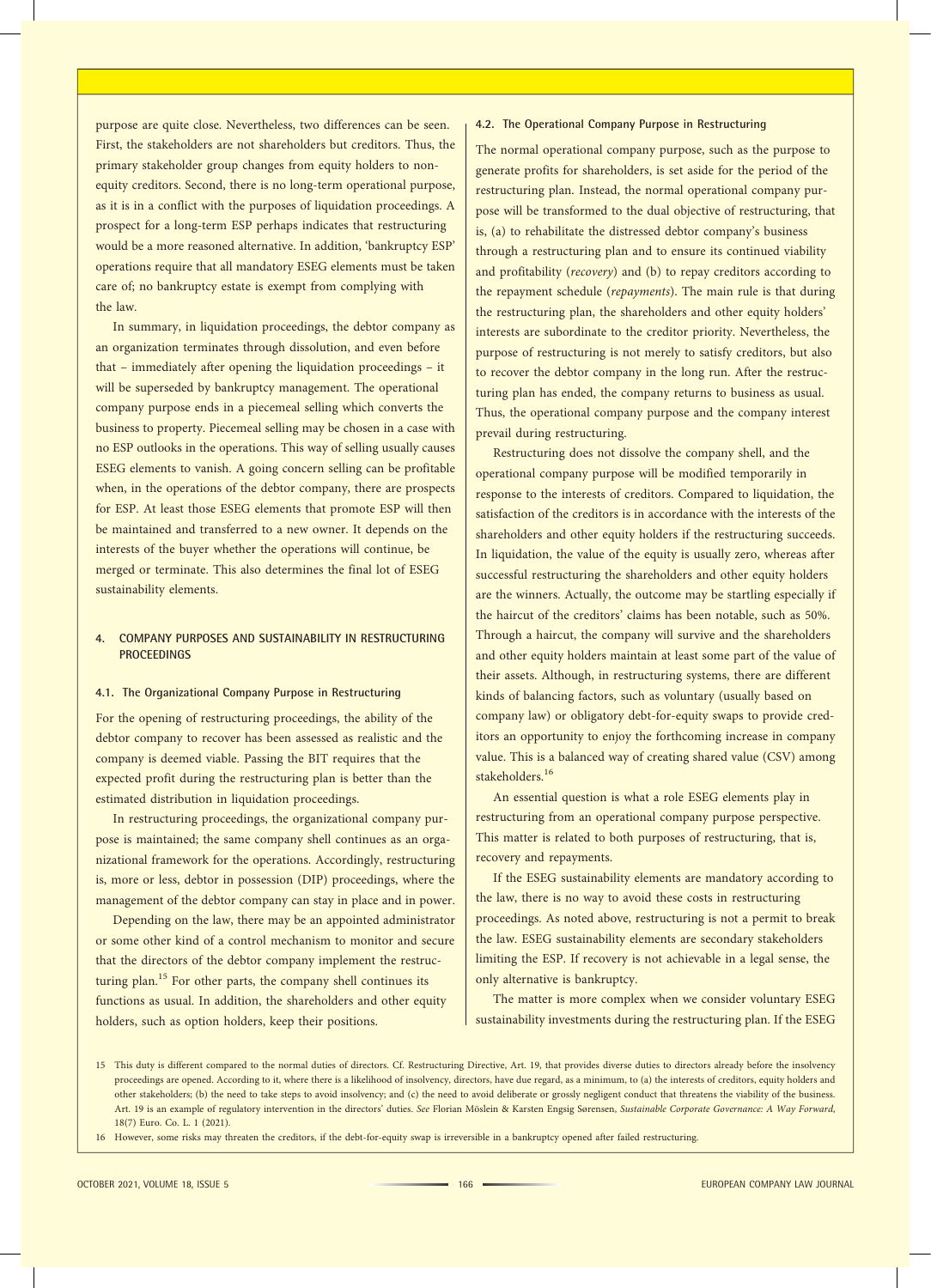investments promote profitability already during the restructuring plan, and support the ESP, the situation is ideal: then, both purposes of restructuring – that is, recovery and repayments – are fulfilled, in addition to respecting intrinsic ESEG values. That is an optimal CSV triple-win situation.

A more problematic question is whether such voluntary ESPsupportive ESEG investments that support the ESP only after the termination of the restructuring period are justified. Then, the ESEG investments burden the returns to the creditors during the restructuring plan without any compensation. On the other hand, in this case, the ESEG investments are in unison with the operational company purpose and company interest, that is, long-term survival on the market. As we can see, the two purposes of restructuring may conflict with each other: The recovery purpose of restructuring meets the operational company purpose by promoting ESP through slowly affecting ESEG investments, but it is in conflict with creditors' interests in repayments.

If the ESEG investments are necessary for the company to recover, then the investments are justified because the recovery of the debtor company is the purpose of restructuring. However, there are two limits linked to repayments: the restructuring plan and the BIT minimum. It is not in the creditors' interest to invest in such ESEG elements that reduce the distribution to creditors below the confirmed repayment schedule or the level that the creditors could get in liquidation proceedings. It is important that the creditors can to take a stand against to 'excessive' ESEG sustainability investments when deciding whether to accept the proposal for a restructuring plan. Perhaps there is no fresh financing available without commitment, for example, to a more environmentally friendly production technology. Nowadays, many banks and other financiers deny funding to industry that has not incorporated ESEG elements in their business strategy and are not using triple bottom line accounting and reporting. Therefore, it may be in the interests of creditors to accept reasonable ESEG investments also during the restructuring plan.

In summary, during the restructuring plan, it is rational to make such ESEG investments that are necessary for the recovery of the debtor company at least when not breaking those two limits, that is, the confirmed repayment schedule and the BIT minimum. A challenging question is whether it is justified to maximize the afterwards profits more than what is necessary for the recovery of the debtor company, for example, to invest in an expensive clean technology that produces high profits after restructuring. These kinds of investments may be in accordance with the operational company purpose and company interest. The question is whether the company interest should be set aside for creditors' interest only within the limits of the repayment schedule and the BIT minimum. In other words, when the profits of the debtor company exceed the requirements of the repayment schedule, is the surplus free money for the debtor company to invest in accordance with the long-term operational company purpose?

If the law lacks regulation regarding a surplus and if, in the restructuring plan, there are no provisions concerning supplementary payments, the creditors have accepted the repayment schedule without a right to additional distribution. Then, the debtor company is allowed to use in its own interest the possible surplus for ESEG sustainability investments according to the operational company purpose. When the repayment purpose of the restructuring is sufficiently satisfied, the company can invest in ESEG elements beyond the level of rescue in pursuing long-run high profitability in accordance with the operational company purpose. All this may require revising the business strategy of the debtor company. Restructuring the company is a natural point to make changes in the business strategy to ensure that the operational company purpose will be realized successfully in the long run. In restructuring, necessarily, 'something' must be done to avoid liquidation proceedings.

#### 5. CONCLUSIONS

This article demonstrates that the organizational and operational company purposes terminate or remain in different ways in liquidation (bankruptcy) and restructuring (rescue) proceedings. In completed liquidation proceedings, the organizational shell of the debtor company usually ends. In a selling as a going concern, the original operational company purpose of the debtor company may continue as such or be modified as the operational company purpose of the buyer company. In addition, non-financial ESEG sustainability elements that support the financial ESP may then be preserved. Instead, in a piecemeal selling, the business of the debtor company is split into property abolishing the operational company purpose and the existing ESEG-sustainability elements. In liquidation – be it selling as a going concern or in a piecemeal way – there is no operational company purpose or company interest of the debtor left, only the creditor interest to minimize the losses.

The opening of restructuring proceedings requires that in a viability test, the ESP prospects of the debtor company reach the survival level (recovery) and the BIT minimum (repayments in comparison to the distribution in liquidation proceedings) with all mandatory ESP-limiting ESEG sustainability elements included. In restructuring, both company purposes (organizational and operational) remain, but the shareholder primacy is converted to creditor priority at least to the degree that satisfies the requirements laid down in the restructuring plan and the BIT. It is not in the creditors' interest to invest in such ESEG elements that support ESP only after the restructuring period. For this, the consent of the creditors may be obtained through a debt-for-equity swap. Moreover, in some cases, ESEG investments are required by the new financiers and a new business strategy will be developed in addition to restructuring plan.

The paper indicates that company purposes and ESEG sustainability elements in different kinds of insolvency and selling proceedings form a complicated pattern. It is essential that insolvency